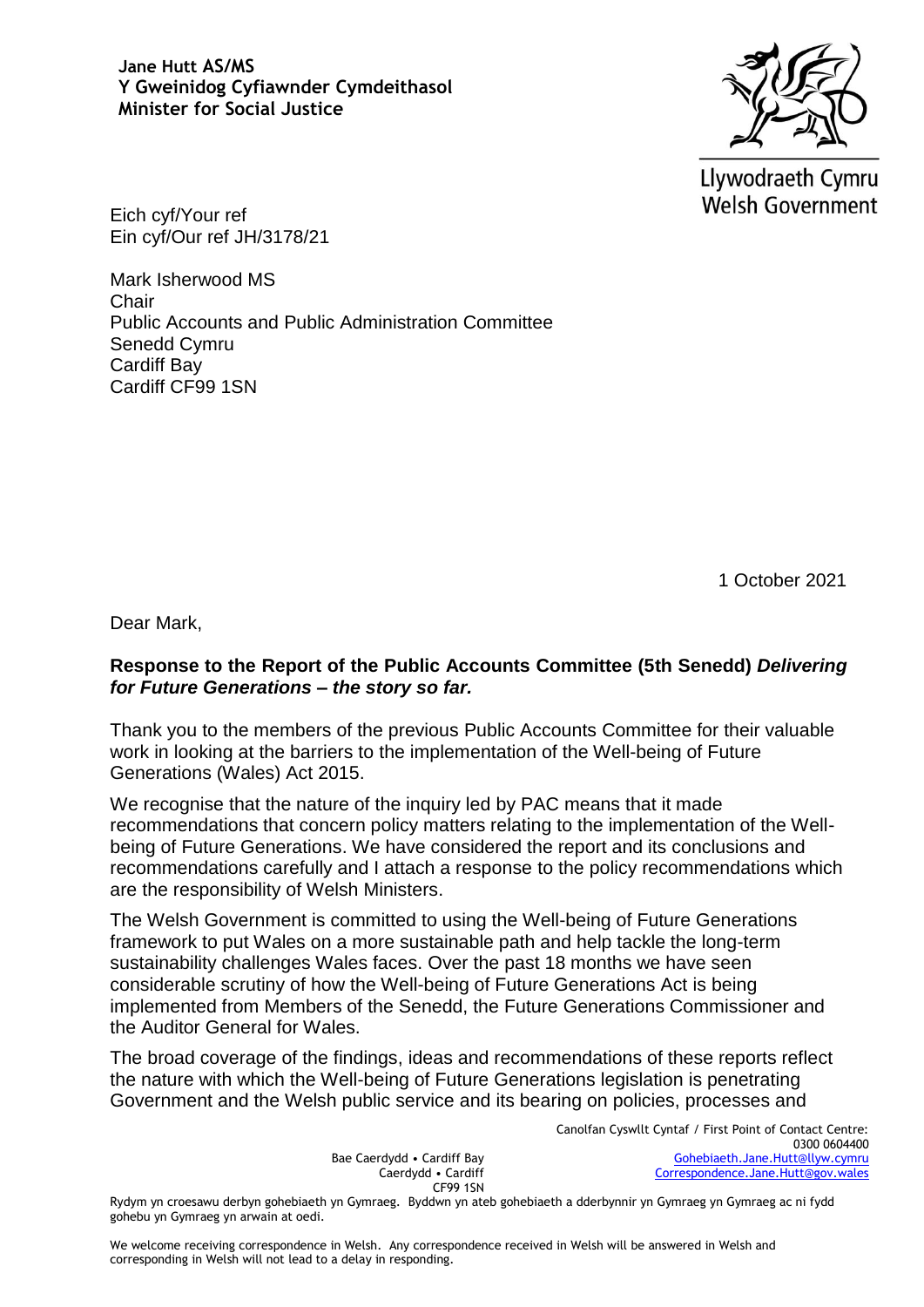people. Whilst this can be complex and viewed as a weakness of the legislation, it continues to demonstrate the WFG agenda is not an add-on activity, and is being used to challenge, question and improve current ways of working so more sustainable choices can be considered. These reports will provide an essential reference point as we work with the Future Generations Commissioner and public bodies to remove the barriers to implementation, and build on the enthusiasm found in public officials and stakeholders which Members highlighted in their report.

Within our response we have sought to accept the recommendations, which we agree will help tackle the barriers to implementation. However, for some the specific suggestions for the completion of work by a prescribed timetable or in a prescribed way mean we have accepted these in principle.

Next week, I will be writing to the Auditor General for Wales detailing our response to their report which we agreed with Audit Wales we would consider alongside the findings and report of the Public Accounts Committee. I will also write to the Future Generations Commissioner to conclude our response to the Future Generations Report (2020).

Yours,

Jone tlutt

**Jane Hutt AS/MS** Y Gweinidog Cyfiawnder Cymdeithasol Minister for Social Justice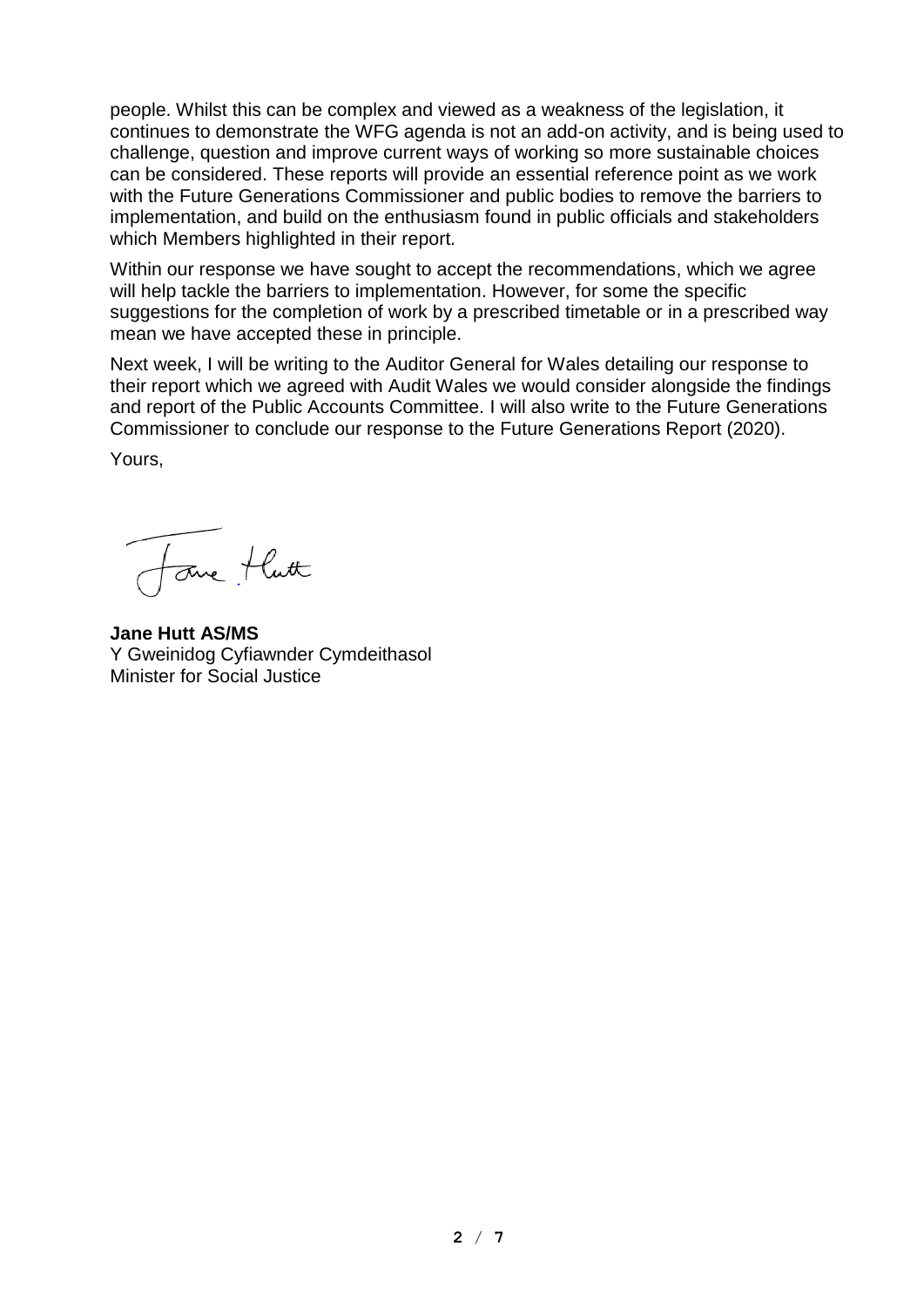## **RECOMMENDATION 1**

The Welsh Government should carry out of a review of how it can provide longer-term financial security to the public bodies that are subject to this Act. This review should be completed in time to inform funding decisions in relation to the 2023-24 financial year.

### **Response: Accept in principle**

It remains the Welsh Government's aspiration to provide longer-term budgets for our partners and stakeholders and we remain open to exploring options to provide certainty where this is possible as it set out in our Budget Improvement Plan which we publish alongside our Draft Budget. The Committee's recognition of the lack of forward funding figures from the UK Government is welcomed, and has previously meant the Welsh Government has been unable to give multi-year funding settlements. The Welsh Government has continued to press the case to the UK Government to publish multi-year settlements with the prospect of the forthcoming UK Spending Review and Budget on 27 October indicating we could expect a 3 year settlement.

Under current funding arrangements for public bodies we already provide an indication of funding for future years where this is possible. We are moving to a programme of Term of Government Remits for Arms-length Bodies in Wales, and this will be much more productive if we receive a multi-year settlement from the UK Government, which would enable us to provide bodies with longer-term indicative budgets.

### **Financial implications**

The potential exploration of options would be met from within existing resources.

### **RECOMMENDATION 2**

The Welsh Government should carry out a review of how the work of Public Service Boards is funded. The review should begin no later than six months after the next Senedd election, with its conclusions implemented in time for them to inform funding allocations for the 2023-24 financial year. The review should be undertaken with the following principles in mind:

- PSBs should be able to access pooled funds, drawn from the resources of their statutory members, which they could either hold as formal corporate entities, or via informal arrangements.
- PSB budgets should be determined by clear, consistent guidelines set out by the Welsh Government.
- PSB budgets should be informed by the role that the Welsh Government has set out for them.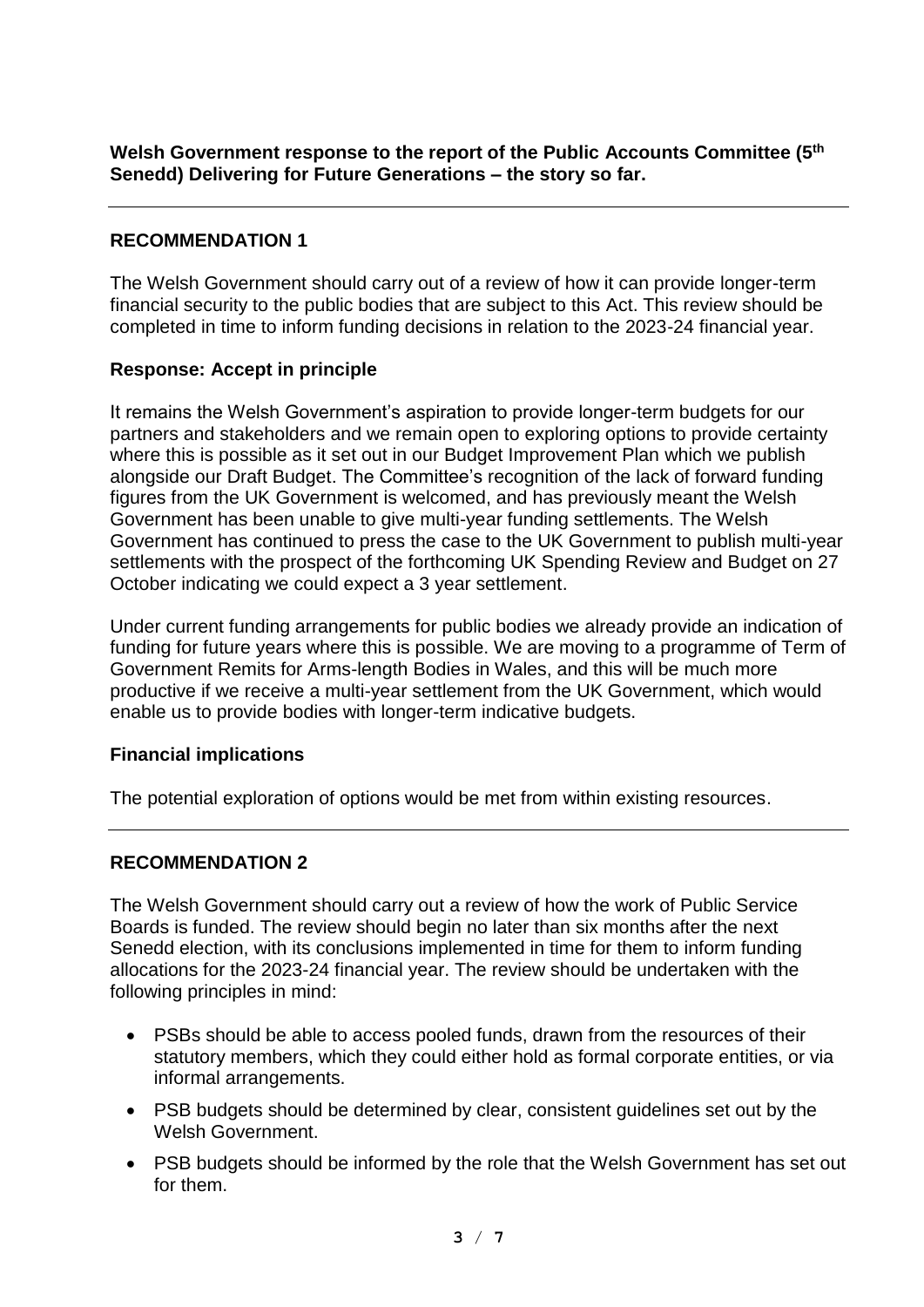• The contributions that each organisation is required to make to finance PSBs should recognise wider commitments that they have to other partnerships (including to other PSBs).

### **Response**: **Accept in principle**

The Welsh Government has taken the view to date that it is for the PSBs to decide how they collectively resource their work – including pooling funding. However, we recognise partners have had varying degrees of success with this and there may be scope to support the development of a common approach to pooling resources. Some partners may also value additional guidance on the existing flexibilities regarding funding available from other sources.

We will work with PSBs to get a better understanding of where they have pooled – or attempted to pool – resources and identify and share good practice. Alongside this we consider, on an annual basis, the package of funding and support we make available directly to PSBs and will be looking at how we can raise awareness of the range of funding sources available to them.

The immediate priority is supporting the delivery of the local assessments of well-being, which need to be undertaken by next spring. Whilst this work is therefore unlikely to commence at the time recommended by Public Accounts Committee, we would seek to provide guidance to inform PSBs by the time they complete preparation of their local well-being plans and put in place arrangements to resource delivery of them.

### **Financial implications**

Any review of the approach to funding would be met from within existing resources.

### **RECOMMENDATION 5**

The Welsh Government must continue with plans to set and publish milestones as required by section 10 of the Well-being of Future Generations (Wales) Act 2015 no later than six months after the 2021 Senedd election.

### **RECOMMENDATION 6**

The Welsh Government must continue with plans to review and publish revised national well-being indicators no later than six months after the 2021 Senedd election. The review should recognise the challenges and opportunities presented by the Covid-19 pandemic and take into account the views of public bodies, the public, and key stakeholders of the private and voluntary sectors.

### **Response (5 & 6): Accept in principle**

We published a consultation on the national milestones and indicators on 1 September 2021 and are committed to publish the first set of national milestones and updated national indicators by December 2021.

Whilst we agree it is important to move quickly on the development of National Milestones and reviewing and making small changes to the National Indicators, it is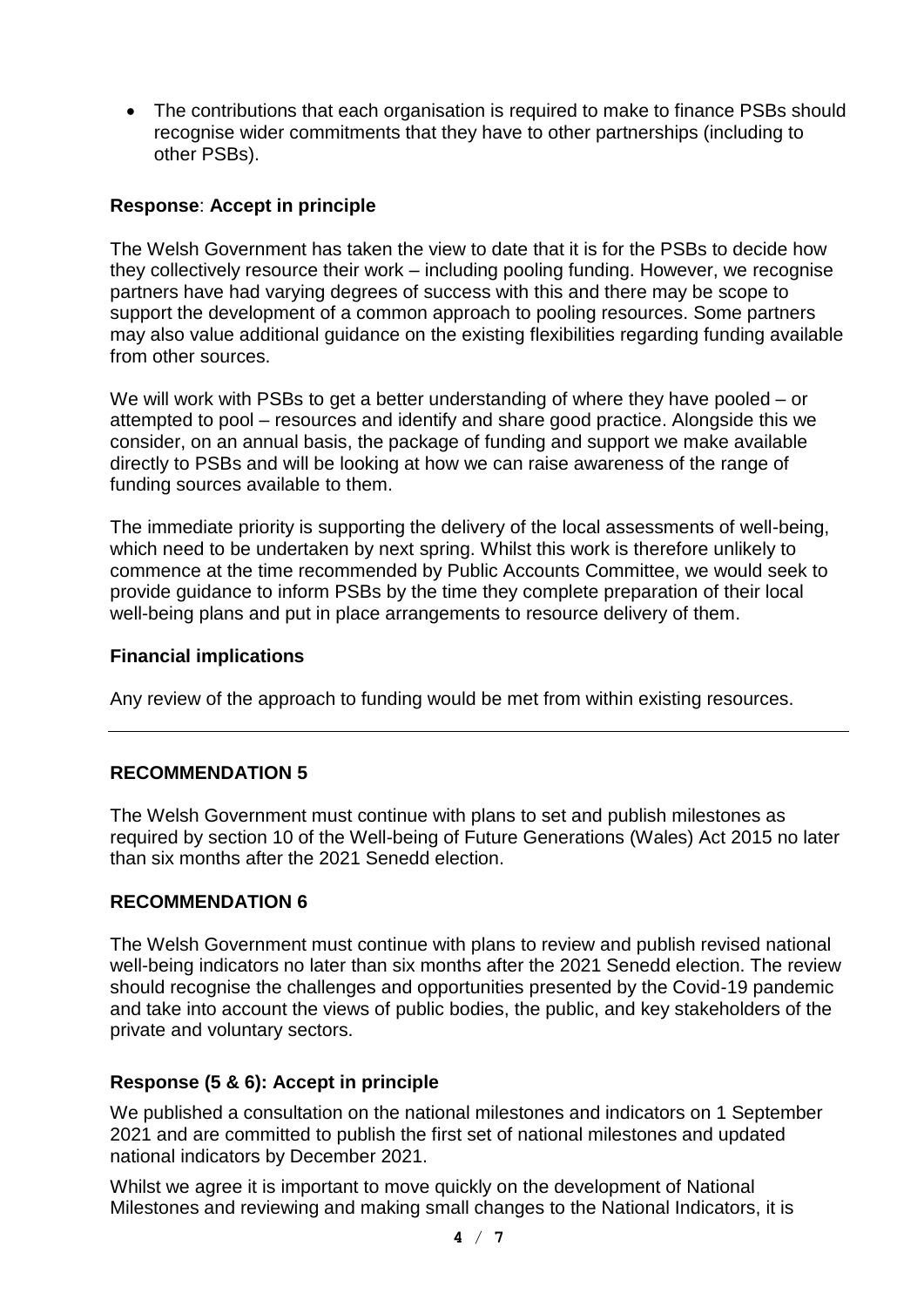equally important for us to find the right balance between moving at pace and undertaking quality engagement. We believe the timetable outlined in the delivery roadmap still reflects the right balance overall.

The existing timetable is already tight and attempting to move forward publication by a month to comply with the recommendation would involve significantly curtailing the time currently reserved for collaborating with stakeholders or, alternatively, seriously impact our plans for a written consultation in the autumn. Given Welsh Ministers have a statutory duty to consult public bodies on the National Indicators and Milestones before they are set, our view is attempting to change the timing of the roadmap at this stage would be more problematic than beneficial to the delivery of both the National Milestones and the revised National Indicators for Wales.

### **Financial implications**

None, any additional costs will be drawn from existing programme budgets.

### **RECOMMENDATION 7**

The Welsh Government must carry out a review of the public bodies that are subject to the Act. The findings of that review should be implemented in sufficient time for any newly added public bodies to receive their funding allocations and associated remit letters for the 2022-23 financial year. The review should:

▪take into account the impact on the implementation of the Act at a national level that including/omitting any particular public body would have;

▪acknowledge that the inclusion of any additional public bodies will result in additional reporting, monitoring and auditing requirements that will inevitably have financial/resourcing implications;

▪clearly set out the expectations of public bodies that are not formally subject to the Act in relation to sustainable development, and how those expectations will be monitored and enforced; and

▪clearly set out the criteria against which inclusion/exclusion decisions were made and the process or timeframes by which future reviews will be initiated.

### **Response**: **Accept in principle**

The Welsh Government is committed to realising the benefits of the Well-being of Future Generations Act and recognises there is value in considering whether more public bodies should be subject to the well-being duty. We will carry out a review of the bodies subject to the WFG Act. The four tests applied in determining which public bodies were subject to the Well-being of Future Generations (Wales) Act 2015 when it was being developed will form the basis of this work.

Given the need to engage with all affected parties and understand the implications on such bodies we intend to conclude the review by summer 2022. This will allow us to review the list alongside the proposals for the social partnership duty in the proposed Social Partnership and Public Procurement (Wales) Bill which will place a social partnership duty on the same bodies captured by the Well-being of Future Generations (Wales) Act 2015. Maintaining a close link between the well-being duty and social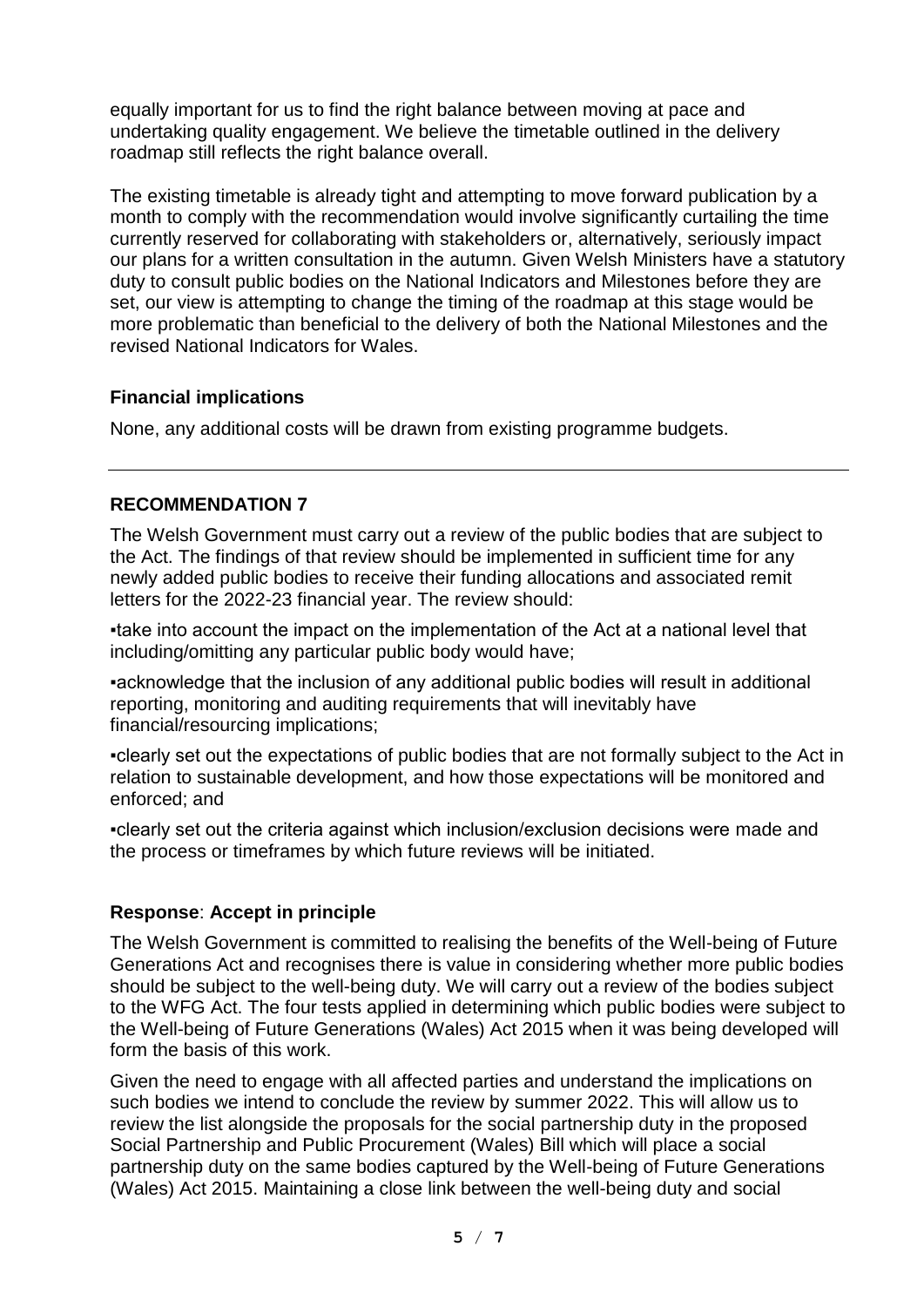partnership duty will ensure there is consistency between the two pieces of legislation, and reinforce the role that employees have in shaping Wales' future.

### **Financial implications**

The financial implications of extending the duty to additional bodies will be assessed as part of a Regulatory Impact Assessment. There will be costs in consulting and engaging with public bodies, costs on bodies, and implications for the Future Generations Commissioner for Wales and Auditor General for Wales

### **RECOMMENDATION 8**

The Welsh Government must continue with plans to frame remit letters around the Wellbeing of Future Generations (Wales) Act 2015, following consultation with the Future Generations Commissioner. The new remit letters should be in use no later than in relation to the 2022-23 financial year.

### **Response:** Accept

The Welsh Government has moved to Term of Government Remit Letters following the Senedd Cymru election on 6 May 2021. These Remits will be applied from the 2021-22 financial year. The Term of Government Remit Letter Framework includes a requirement to meet fully the well-being duty set out in the Well-being of Future Generation Act (Wales) 2015.

# **Financial implications**

None, any additional costs will be drawn from existing programme budgets.

### **RECOMMENDATION 9**

The Welsh Government must not create any new partnership or collaborative structures to fulfil any functions unless it has fully explored whether:

- existing partnership structures could undertake those functions instead;
- the new structure could replace existing ones;
- the functions can be carried out by existing public bodies; and after consultation with public bodies affected by the proposed changes, can demonstrate support for the new structures from a majority of public bodies affected by them.

### **RECOMMENDATION 10**

The Welsh Government must publish guidance no later than six months after the next Senedd election that sets out:

• how the work of Regional Partnership Boards, Public Services Boards, Corporate Joint Committees, alongside other major partnership structures, interact with each other within the framework of the Well-being of Future Generations (Wales) Act 2015, with examples of good practice;